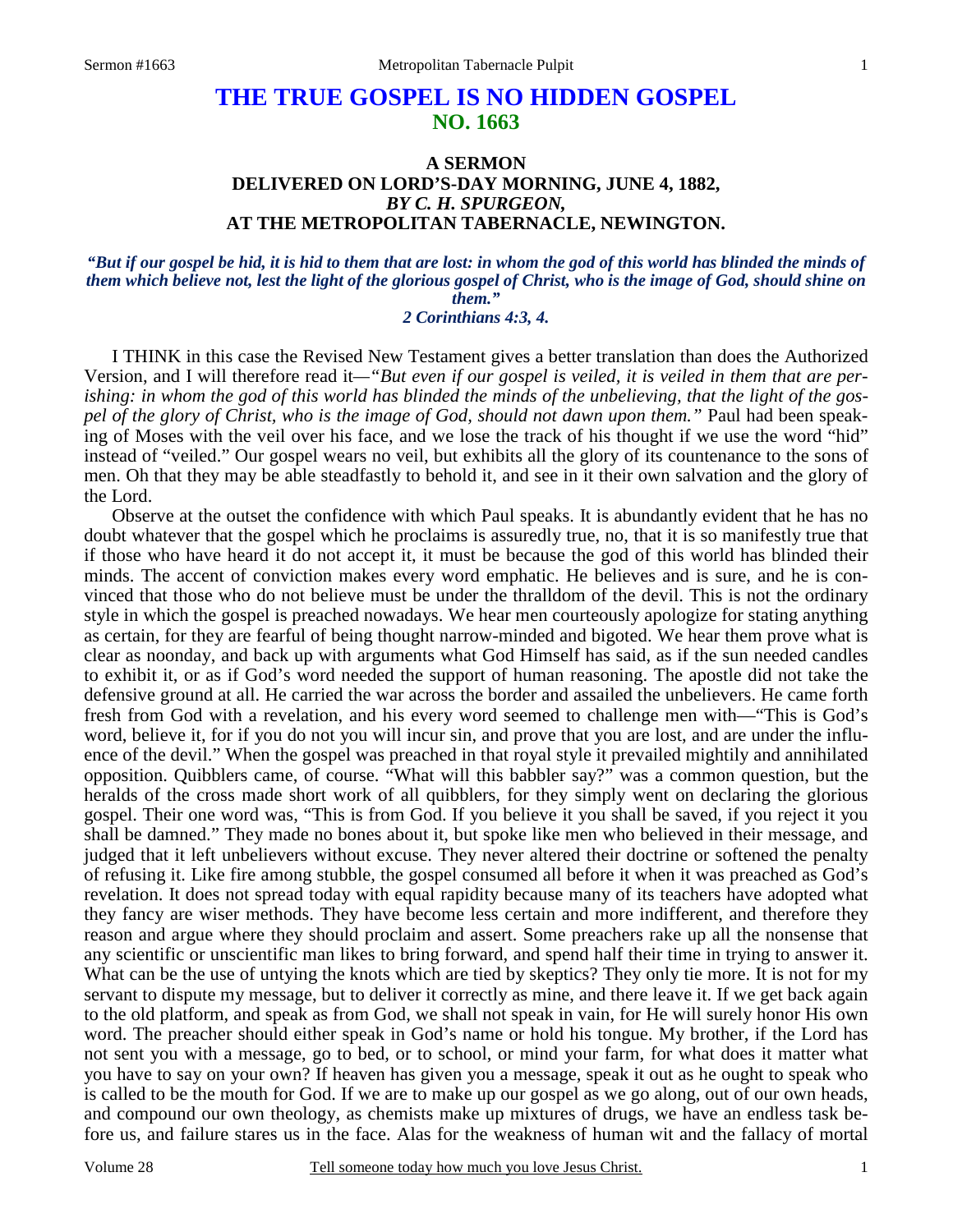reasoning! But if we have to deliver what God declares, we have a simple task, and one which must lead to grand results, for the Lord has said, "My word shall not return unto Me void."

 Where did the apostle learn to speak thus positively? He tells us in the first verse of the chapter, "Therefore seeing we have this ministry, as we have received mercy, we faint not." He had himself been once a persecutor and he had been convinced of his error by the appearance of the Lord Jesus to him. This was a great deed of mercy. He now knew that his sins were forgiven him, he felt in his own heart that he was a regenerated man, changed, cleansed, newly created, and this was to him overwhelming evidence that the gospel was from God. To himself at any rate, the gospel was a truth past argument, needing no other demonstration than its marvelous effect upon himself. Having received mercy for himself, he judged that other men were in need of mercy even as he was, and that the same gospel which had brought light and comfort to his own soul would bring salvation to them also. This braced him to his work. By this consciousness he was made to speak as one having authority. There was no hesitancy about him, for he spoke what he felt. Ah, friends, we not only deliver a message which we believe to be from God, but we tell out that which we have tested and tried within our own souls. An unconverted preacher must be in a sorry plight, for he lacks evidence of the truth which he proclaims. A man who is not familiar with the effect of the gospel upon his own heart must endure much disquietude when he stands up to preach upon it. What does he really know about it if he has never felt its power? But if he has been converted by its means then he is confident, and is not to be moved by the questions and quibbles of those who oppose him. His inner consciousness strengthens him in the delivery of his message. We must also feel the influence of the word that we may speak what we do know, and testify what we have seen. Having received mercy we cannot but speak of that mercy positively as of a thing which we have tested and handled, and knowing that it is God who has given us the mercy we cannot but speak with anxious desire that others may partake of divine grace.

 We now come to consider our text. Our first observation shall be, *the gospel is in itself a glorious light,* for in the fourth verse Paul speaks of the light of the glorious gospel of Christ. Secondly, *this gospel is in itself plain and simple.* Thirdly, *if we preach it as we ought to preach it we keep it plain,* and do not muddle it up by worldly wisdom. And fourthly, it being in itself a great light, and in itself clear, and the preaching being clear, therefore, *if men do not see, it is because they are lost,* it is a fatal sign when men are unable to perceive the light of the gospel of the glory of Jesus Christ.

**I.** First, then, THE GOSPEL IS IN ITSELF A GLORIOUS LIGHT. In countless places it is so described in the New Testament. This is the light which has come into the world. "The darkness is past, and the true light now shines." Observe that this light *reveals the glory of Christ*. This is the new translation, and it is a valuable one—"The light of the gospel of the Glory of Christ." You know the Hebrews had a different mode of expression from the Greek, and if we are to read the Greek as though Paul Hebraized it, then we read it according to the version we have here—"the glorious gospel of Christ." But if we read the Greek as Greek, then it runs, "the light of the gospel of the Glory of Christ." The renderings are equally true, but the second one has a fullness and freshness of sense about it worthy of special note. The gospel reveals the glory of Christ. It tells us that He is the eternal Son of the Father, by whom all things were made, for whom all things were created, and by whom they continue to exist. This might not have been good news to us if it had stood alone, though it ought always to be good to the creature to be informed of his Creator. But the gospel further reveals to us that this ever-blessed Son of the Highest came down to earth in infinite pity, espoused our nature, and was born at Bethlehem, and became as truly man as He was assuredly God. This was the first note of the gospel, and there was so much delight in it that it set all the angels in heaven singing, and the shepherds who kept watch over their flocks by night heard the chorales of the first Christmas rung out from the midnight sky—"Glory to God in the highest, and on earth peace, good will toward men." It could not but mean peace to man that God should become man. It could not but mean mercy to the guilty that the heir of glory should be born into their race. It must be good news to us that the offended One should take upon Himself the nature of the offender. So the first pure gospel music rang out, that made glad the ear of mankind. The Lord God omnipotent became Immanuel—God with us, "Unto us a child is born, unto us a Son is given, and His name shall be called Wonderful." This is the beginning of the gospel of the glory of Christ. He gained a greater glory by laying aside His divine glory. Furthermore, the gospel tells us that this same mighty God, the everlasting Father, the Prince of Peace, dwelt here among men, preaching and teaching, and working mira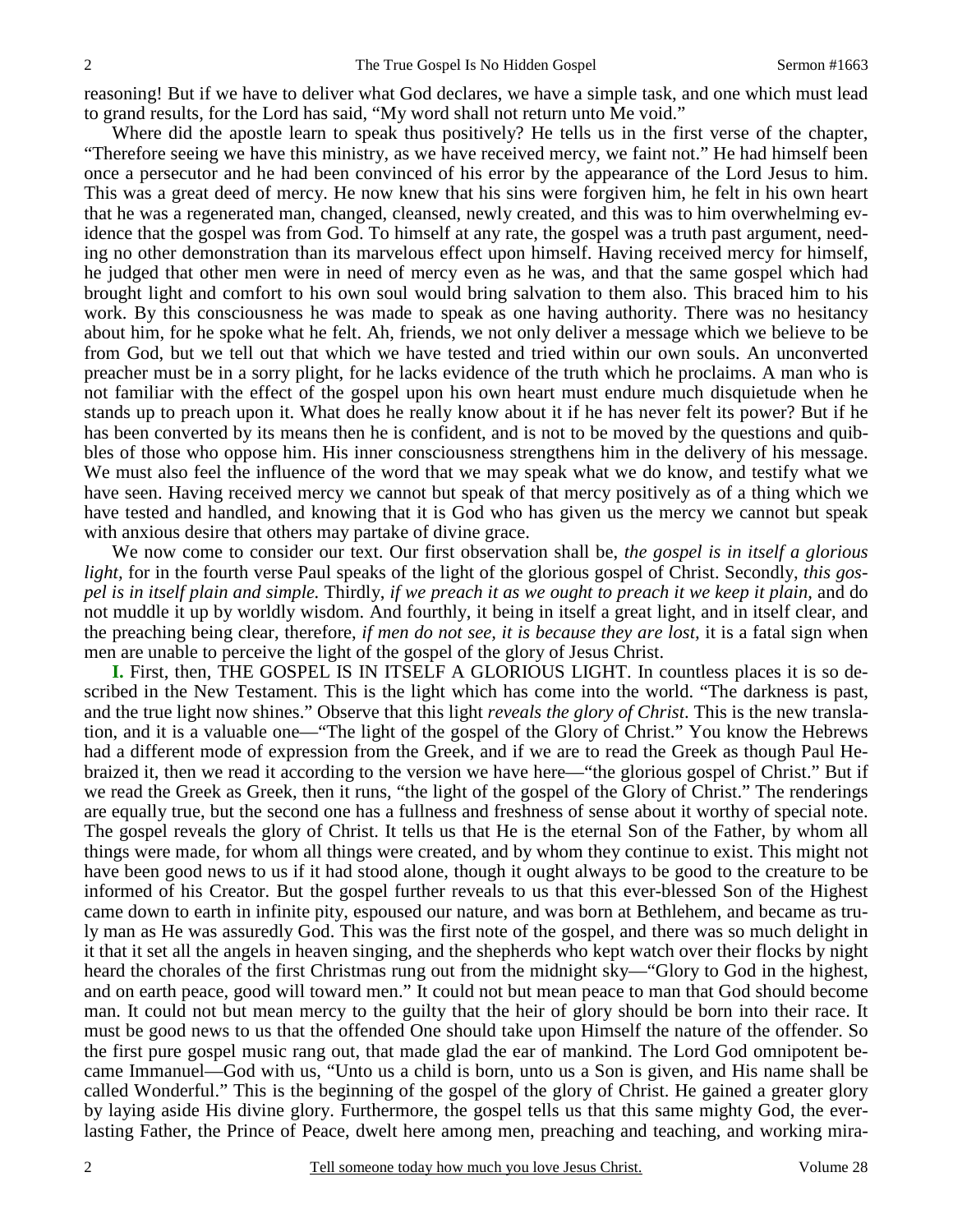cles of matchless mercy, everywhere proving Himself to be man's brother, sympathetic and tender and gentle, receiving to Himself even the lowest of the people, and bowing Himself to the least of the race. It is written, "Then drew near unto Him the publicans and sinners for to hear Him," and again He took little children into His arms, and blessed them, and said, "Suffer the little children to come unto Me, and forbid them not." There was a gospel about all that He did, and glory which men who are pure in heart both see and admire. His life was good news, it was a new and a glad thing that God should dwell among men, and be found in fashion as a man. The God, that hates sin and whose wrath burns against iniquity, tabernacled among sinners, and saw and felt their evil ways, and prayed for them, "Father, forgive them." His glory lay in His being so patient, gentle, and self-sacrificing, and yet so just and true. Well did John say, "The Word was made flesh, and dwelt among us, (and we beheld His glory, the glory as of the Only-begotten of the Father), full of grace and truth."

 But the gospel's biggest bell, which rings out with clearest note, is that this Son of God in due time gave Himself for our sins, making an offering of His whole human nature as a propitiation for the guilt of men. Herein is an excessive glory of love. What a sight it was to see Him in the garden oppressed with our load of guilt till the bloody sweat was forced from Him. To see Him bearing that stupendous weight up to the tree, and there hanging in agonies of death, bearing the desertion of His Father, and all the thick clouds of darkness that came of it, dying the "just for the unjust to bring us to God"! It was the glory of Christ that He was there bereft of all glory. Never can a more glorious thing be said of Him than that He for our sakes was obedient to death, even the death of the cross. And this is the gospel we preach, the gospel of substitution, that Jesus stood in the sinner's place and bore in the sinner's stead what was due to the law of God on account of man's transgression. Tell it out among the heathen that the Lord reigns from the tree—

> *"Fling out the banner! Let it float Skyward and seaward, high and wide; Our glory only in the cross, Our only hope, the Crucified."*

No gladder news could come to man than that the incarnate God had borne man's s sins and died in man's place. Yet there is another note, for He that died and was buried is risen from the dead, and has borne our nature up into glory, and there He wears it at the Father's right hand. His loving heart is still occupied with the same divine errand that brought Him down below; He is by His intercession saving sinners whom He purchased with His blood. He is able to, save them to the uttermost who come unto God by Him, seeing He always lives to make intercession for them. This is the gospel of the glory of Christ. It is our Lord's glory that He mediates between man and God, pleading for the unjust ones, using as His all-prevailing argument the blood which He has shed.

 But I must not leave out the fact that He who now in glory pleads for sinners will speedily come again to gather all His own unto Himself, to shed abroad on them the fullness of His own glory, and to take them up to be with Him where He is. There is wondrous light in the gospel, both for the future and the present. It sets forth to us the glory of Christ, the glory of love, the glory of mercy, the glory of a blood which can wash the blackest white, the glory of a plea which can make the poorest prayer acceptable, the glory of a living and triumphant Savior, who having put His hands to the work will not fail nor be discouraged till all the purposes of infinite love shall be achieved by Him. This is "the gospel of the glory of Christ," and the light of it is exceedingly clear and bright.

 We are now called to a second truth, the gospel is a light which *reveals God* Himself, for according to our text the Lord Jesus is the image of God. Did not Jesus say, "He that has seen Me has seen the Father"? For, first, our Lord Jesus is the image of God in this sense, that He is essentially one with God. He is "the brightness of the Father's glory and the express image of His person." He is "very God of very God," as the creed has it, and I know not how better to express the idea. Our Lord Himself said, "I and My Father are one." But the text means more than that. Christ is the image of God in this sense, that He shows us what God is. If you know the character of Jesus, you know the character of God. God Himself is invisible, and is not seen of mortal eye, neither can He be comprehended of finite mind. He cannot, indeed, be truly known at all except by the teaching of the Holy Spirit. But all that can be known of God is fairly written in capital letters in the person of Jesus. What higher conception of God can you have? Even those who have denied our Lord's deity have yet been subdued into admiration by His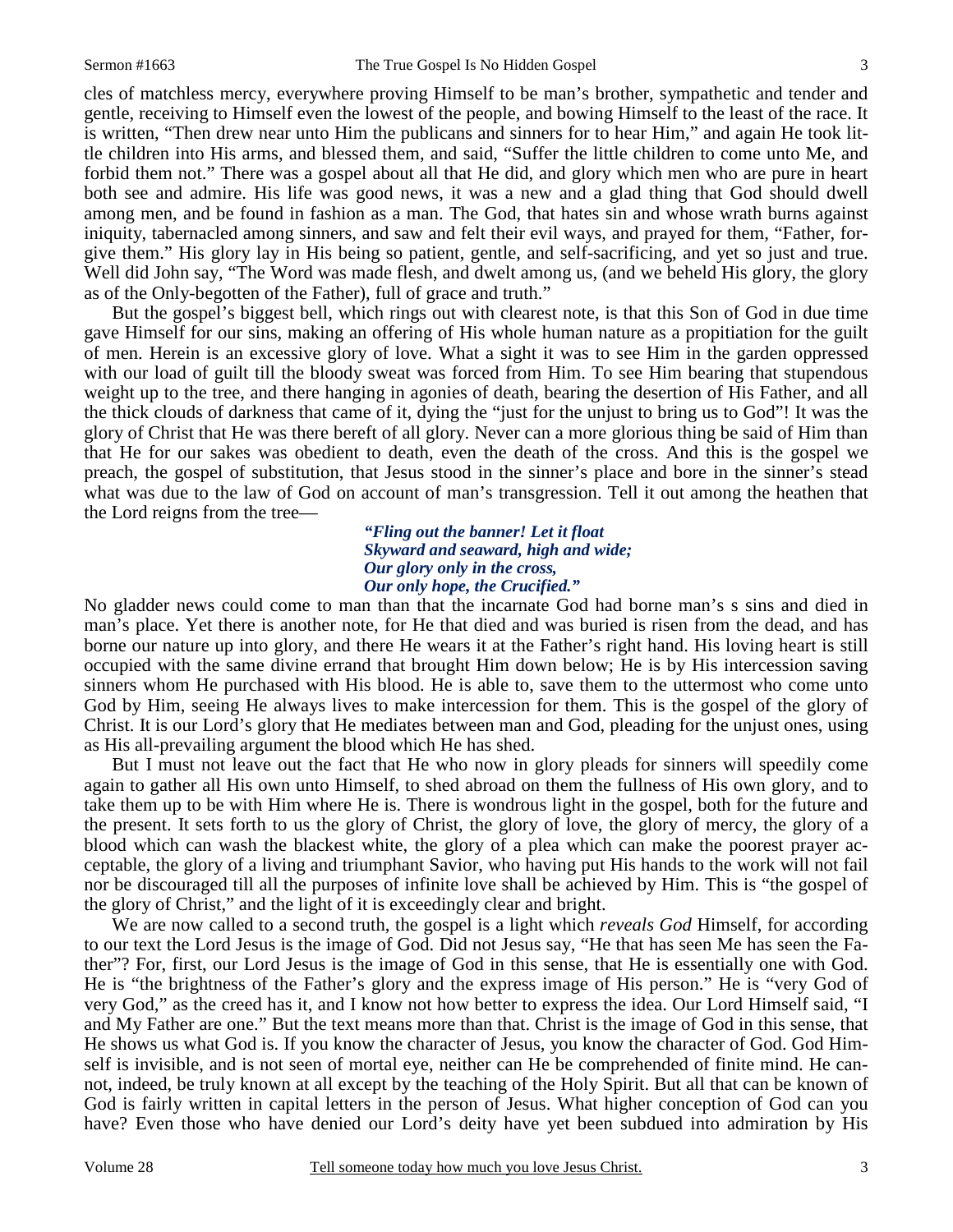matchless character. Read His life through, and see if you could improve it. Can you suggest anything that should be left out, or anything that could be added? He is God, and in Him we see God as far as it is possible for us to discern that matchless Father of our spirits. Thus the gospel is full of light, revealing first the Mediator and then the Lord God Himself.

 Now dear friends, this gospel of the glory of Christ *is really light to us,* that is to say, it brings with it all that the metaphor of light sets forth. First of all it brings illumination. It is lighting up of the soul "to know You, the only true God, and Jesus Christ whom You have sent." It is light to the understanding to be able to see that the Only Begotten has revealed the Father. Man feels after God if by chance he may find Him and the heathen stumbles upon this and that in his blind groping. Perhaps the world was nearest the truth when it called Him, "the unknown God." When the wisdom of this world once began to define and to describe the Deity, then it proved its own folly. "The world by wisdom knew not God," but in the person of the Lord Jesus we have the true *icon,* the image and representation of the Godhead. It cannot be said of true Christians, "You worship you know not what," for we know what we worship. Each one of us can affirm, "I know whom I have believed." We have no question about who is our God, or what He is. There is a knowledge given by the gospel to men, which creates daylight in the understanding.

 But it is light in another sense, namely, that of comfort. Let a man see God in Jesus Christ, and he cannot be unhappy. Is it sin that burdened him? Let him see Jesus Christ bearing sin in His own body on the tree, and let him believe in this same sin-bearer, and that burden is gone. Let him be fretting under the cares and trials of life, and let him get a view by faith of Jesus, an infinitely greater sufferer, sympathizing with him in his sorrow, and surely the sting of his grief is removed. Is he afraid to die? Let him hear Jesus say, "I am the resurrection and the life," and he shall be taught rather to long for death than to dread it. Is he troubled about the things to come? Does the awful future threaten darkly before him? Let him only hear Jesus say, "I am He that lives and was dead, and am alive forevermore, amen, and hold the keys of hell and death," and he will no longer be afraid of the separate world of spirits of which Christ has the key, nor will he tremble at the burning of the world, and the ruin of creation, for he has a hold upon One who has said, "Because I live you shall live also." Never did such another light ever shine upon the sons of men. Neither for instruction nor for comfort can this eternal truth be rivaled. It was not in the power of an archangel to tell you the joy which this "gospel of the glory of Christ" has given to the sons and daughters of affliction. Wherever it comes it liberates the captive mind, and removes the pains of remorse. At the very sight of it tearful eyes are brightened till they flash with delight. Oh, the joy unspeakable of having Christ to be our Savior, and the glorious God to be our Father. He is rich to all the intents of bliss who knows this. This is light and all else is darkness. We now advance a step, and observe that—

**II.** THIS GOSPEL IS IN ITSELF MOST PLAIN AND CLEAR. The gospel contains nothing which can perplex anybody unless he wishes to be perplexed. There is nothing in the gospel which a man may not apprehend if he desires to apprehend it. It is all plain to the man who yields his understanding to his God. Whenever I get a book which puzzles me very much to make out its meaning, I wish I could send it back to the author, and tell him to write it over again, because I am sure he is not very clear about his own meaning, or else he could easily make me know what he meant. A man has never fairly mastered a subject until he is able to communicate his thoughts on that subject, so that persons of ordinary intelligence can tell what he means. Now, the Lord has in His own mind a clearly-defined way of salvation for men, and He has expressed Himself without ambiguity. Certain divines like to preach an incomprehensible gospel, for it gives them the air of wisdom in the judgment of the foolish. Certain hearers prefer sermons which they cannot understand. To them the difficult and intricate are as marrow and fatness. I heard of one who said he liked a bit of gristle in the sermons, or a bone to try his teeth upon. We could easily gratify such friends, but we see no authority in Scripture for gratifying this longing. I carefully endeavor to take the stones out of the fruit before preparing the dish. When we are eating, it is by no means a good thing to swallow the bones, for our digestion might not master them, and we might be injured by their presence within. Souls want spiritual nutriment, not problems and riddles. So, when a man preaches the gospel so that you cannot make heads or tails of it, you need not fret, for what he has to say is not worth your trouble in listening to it. If it is the Lord's own gospel, you who are doers of the Lord's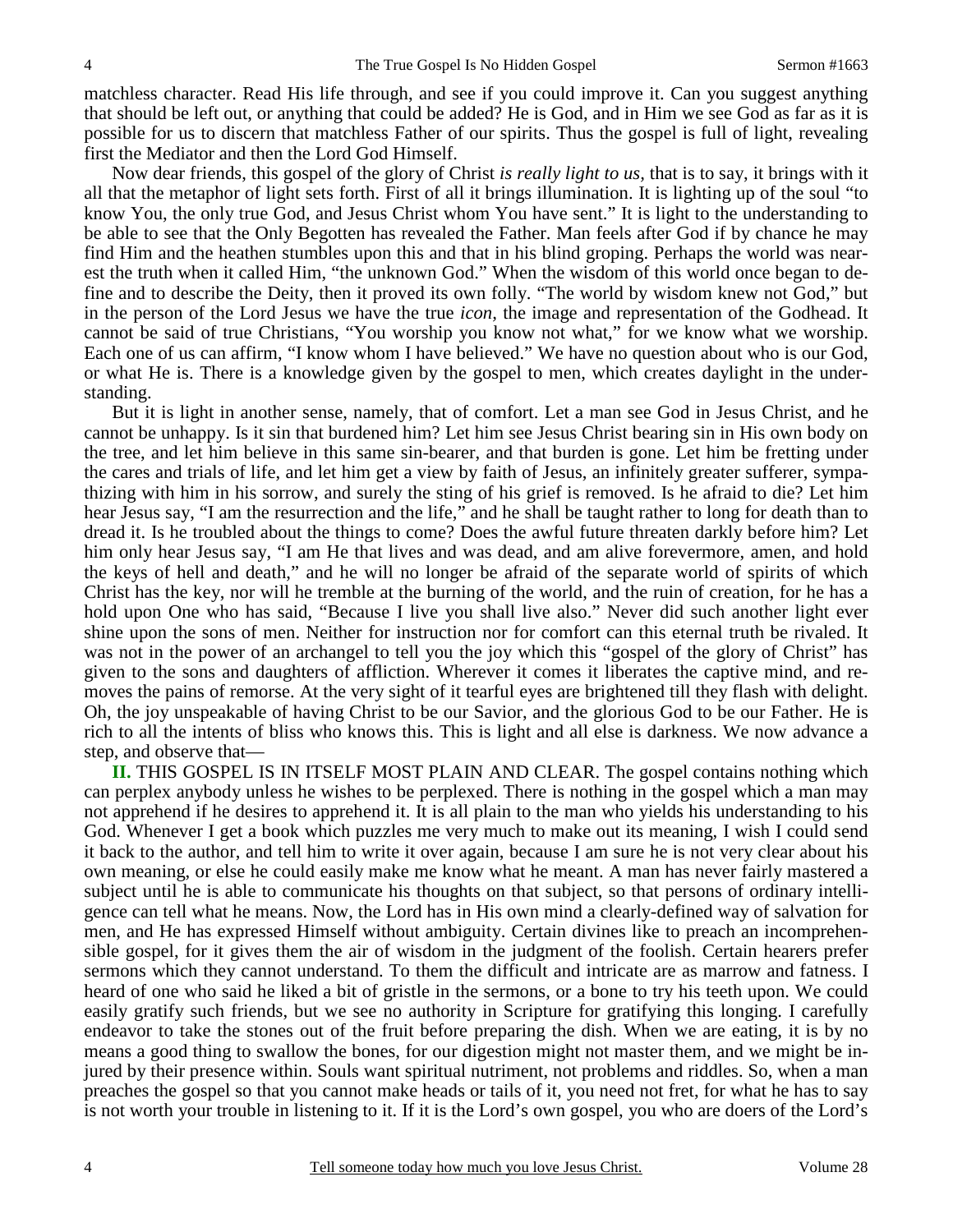will can understand it, and if you cannot it is not the gospel of the glory of Christ, but a gospel of human inventing. The true gospel is simplicity itself.

 Listen! That God should come among men and espouse our nature is so far a great mystery that we do not know *how* it could be. Blessed be God, we do not need to know *how* it was done, we only know that it was done, and that fact is enough for us. We understand that the Word was made flesh and dwelt among us, and we rejoice therein. Observe the doctrine of the atonement—this also as a fact is plain enough. How it became right for Christ to suffer in our place, and for His sufferings to be expiation for our sins, may be a very deep question, but the fact is clearly revealed. I do not think substitution to be a bewildering mystery, but some do. What if it is? The secret reason of it is nothing to us. If God has set forth Christ to be a propitiation for our sins, our most reasonable course is to accept Him. We need not quarrel with grace because we cannot understand everything about it. It is wiser to eat that which is set before us than to die of hunger because we do not know all the secrets of cooking. I am not asked to understand *how* God justifies us in Christ, but I am asked to believe that He does so. The fact is plain enough, and the fact is the object of faith. That Jesus should suffer in my place is a simple matter of the truth, and in it there is no darkness at all. That precious doctrine that we are justified by faith, that all the merit of Christ's glorious work comes to us simply by our believing, is there any difficulty about that? I know that men may argue till they are blue in the face, but the doctrine is plain as a walking stick. At times persons inquire, "What is believing?" Well, it is trusting, depending, leaning upon, relying upon that is all. Is there anything hard about that? Do you want to put on your spectacles to see through it? Will it require a week to work your way into the idea? No, the fact that God was made flesh and dwelt among us, and that being found in fashion as a man, He became obedient to death for our sakes, and that He now bids us simply trust Him and we shall live, is as simple as any truth within the sphere of knowledge. Some people would like a gospel of puzzlement, they prefer a little confusion of the intellect, and they love to wander in a luminous haze, in which nothing is clearly defined. They feel that they are getting on when they are leaving others behind, and rising into sublime absurdity. Now, suppose the gospel consisted in terrible mysteries, bristling with matters hard to be understood, suppose it required 18 volumes to be read through before you could see it? Suppose it needed mathematical precision and classical elegance before you could see it—millions would never get to heaven, for they have never read through a single volume, and therefore, they are not likely to digest a library. Some men are so busy, and some have their brains so constituted, that they never will be deep students, and if the gospel required of them deep thought and long research, they might give themselves up for lost. If men needed to be philosophers in order to be Christians, the majority of men would be out of the pale of hope. If the masses of the people must read hard before they can catch the idea of salvation by faith in Christ Jesus, they will never catch the idea, they must inevitably perish. And would you, learned men, like them to perish? I fear that some of you have less concern about that than about your own credit for talent and thought. For the sake of getting a profound little gospel all to yourselves, you would dig a moat around the cross to keep the vulgar crowd from intruding. That is not the gospel, nor the spirit of the Lord Jesus. Take care lest you miss the truth yourselves. I fear that while you are fumbling for the latch of heaven's gate, the people whom you despise will get inside the door and be singing, "Glory, hallelujah, we have found the Savior." The Lord permits the disputer of this world to stumble, while those who receive the kingdom of God as little children find out the great secret, and rejoice in it. Suppose the gospel had been such a difficult thing to explain, and such a very hard matter to understand, what would become of the many who are now rejoicing in Christ, and yet have by birth and constitution the shallowest capacities? It is wonderful how one but little raised above an idiot, can yet grasp the gospel. What a blessing that it is so! I have heard of a poor boy whom his teachers had been instructing for years, and one day they said to him, "Well, Jack, have you a soul?" "No, I've got no soul." They feared that they had lost their labor, but their minds were changed when he added, "I had a soul once, and I lost it, and Jesus Christ came and found it, and so I let Him keep it." That was better gospel than we get from many a learned divine. He had the whole thing at his fingertips. Christ had found his soul, and was keeping it for him, even He who will not fail to keep that which we have committed to His charge. We clap our hands for joy because the gospel reveals the plain man's pathway to heaven, and makes the most illiterate wise unto salvation. The shepherd on Salisbury Plain can understand the gospel as well as the Bishop in Salisbury Cathedral, and the dairyman's daughter can feel its power as fully as a Princess.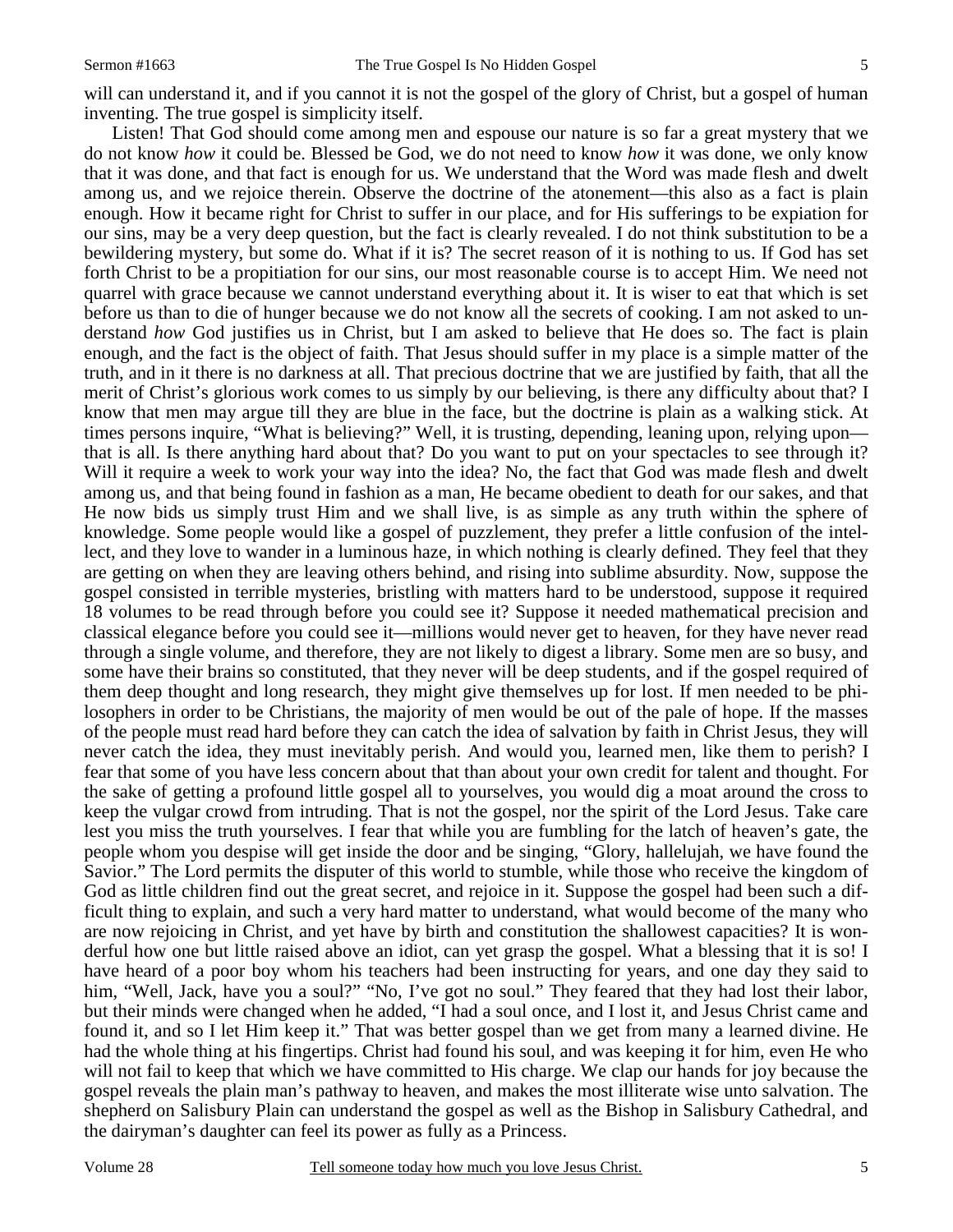Suppose the gospel was hard to be understood, what should we do at the deathbed? We are sent for all in a hurry to see persons who have neglected attendance upon the means of grace, and are dying in ignorance. It is our sorrowful task to explain the path of life to them when they are entering upon the dark descent of death. While the lamp continues to burn we have hope, and therefore we proceed to state the way by which a sinner may return to God. Is it not well to have it packed away in a small compass and expressed in common words? We tell them that Jesus Christ came into the world to save sinners, and that whoever believes in Him shall not perish, but have everlasting life. What could we do if the gospel were not thus plain? Must I have a handcart and wheel it about with me, so as to carry to each dying man half-a-dozen folios in Latin? Nothing of the kind. Right well do Cowper's often-quoted lines set forth the plainness of the gospel, and rebuke those who reject it on that account—

> *"Oh how unlike the complex work of man, Heaven's easy, artless, unencumbered plan! No meretricious graces to beguile, No clustering ornaments to clog the pile— From ostentation as from weakness free, It stands like the sky-blue arch we see, Majestic in its own simplicity. Inscribed above the portal from afar Conspicuous as the brightness of a star, Legible only by the light they give, Stand the soul-quickening words— Believe and Live. Too many, shocked at what should charm them most, Despise the plain direction and are lost. Heaven on such terms! (They cry with proud disdain)— Incredible! Impossible and vain!— Rebel because 'tis easy to obey, And scorn, for its own sake, the gracious way."*

**III.** Thirdly, IN THE TRUE PREACHING OF THE GOSPEL THIS SIMPLICITY IS PRE-SERVED. Paul expressly said—"Having this hope in us, we use great plainness of speech." And yet again, "My speech and my preaching were not with enticing words of man's wisdom, but in demonstration of the Spirit and of power." The apostle Paul was a deep thinker, a man of profound insight and subtle mind. The bent of his mind was such that he would have made a metaphysician of supreme rank, or a mystic of the deepest darkness, but he went against his natural inclination, and devoted all his energies to the unveiling of the gospel. It was a sublime self-denial for him to put on one side all his logic among the other things which he counted loss for Christ, for he says, "I determined not to know anything among men save Jesus Christ and Him crucified." He "determined," he was resolute, and had made up his mind to it, or he would not have accomplished it. He was the man who wrote some things hard to be understood, which Peter mentions, but when he came to the gospel, he would have nothing but simplicity there. He was tender among them as a nurse with her child, and made himself an instructor of babes, dealing out the word with such plainness as children would require. The true man of God will not veil the gospel beneath performances and ceremonies. Mark those who do this, and avoid them. We see his reverence walking with clasped hands to the right and to the left, repeating Latin sentences unknown by the people. He turns, and bobs, and turns again. We see his face for a moment and then his back. I suppose, it is all meant for edification, but I, poor creature, cannot find the least instruction in it, nor, as far as I can discover, do the people who are looking on. What do these little boys in pretty gowns making such a smoke, mean? And what are these flowers and images on the altar? What a splendid cross is that which adorns the priest's back! It seems to be made of roses. The folks look on, and some are wondering where he buys his lace, while others are speculating as to the quantity of wax which will be consumed in those candles every hour, and there is the end of it. Christ is veiled behind the millinery, if He is there at all. I know numbers who would disdain to do that, and yet they hide their Lord under finery of language. It is a grand thing to mount aloft upon the wings of eloquence and display the glory of speech, till you ascend in a splendid peroration, as many another exhibition closes with fireworks. But this is not becoming to preachers of the Lord Jesus. I always tell our young men that one of their commandments should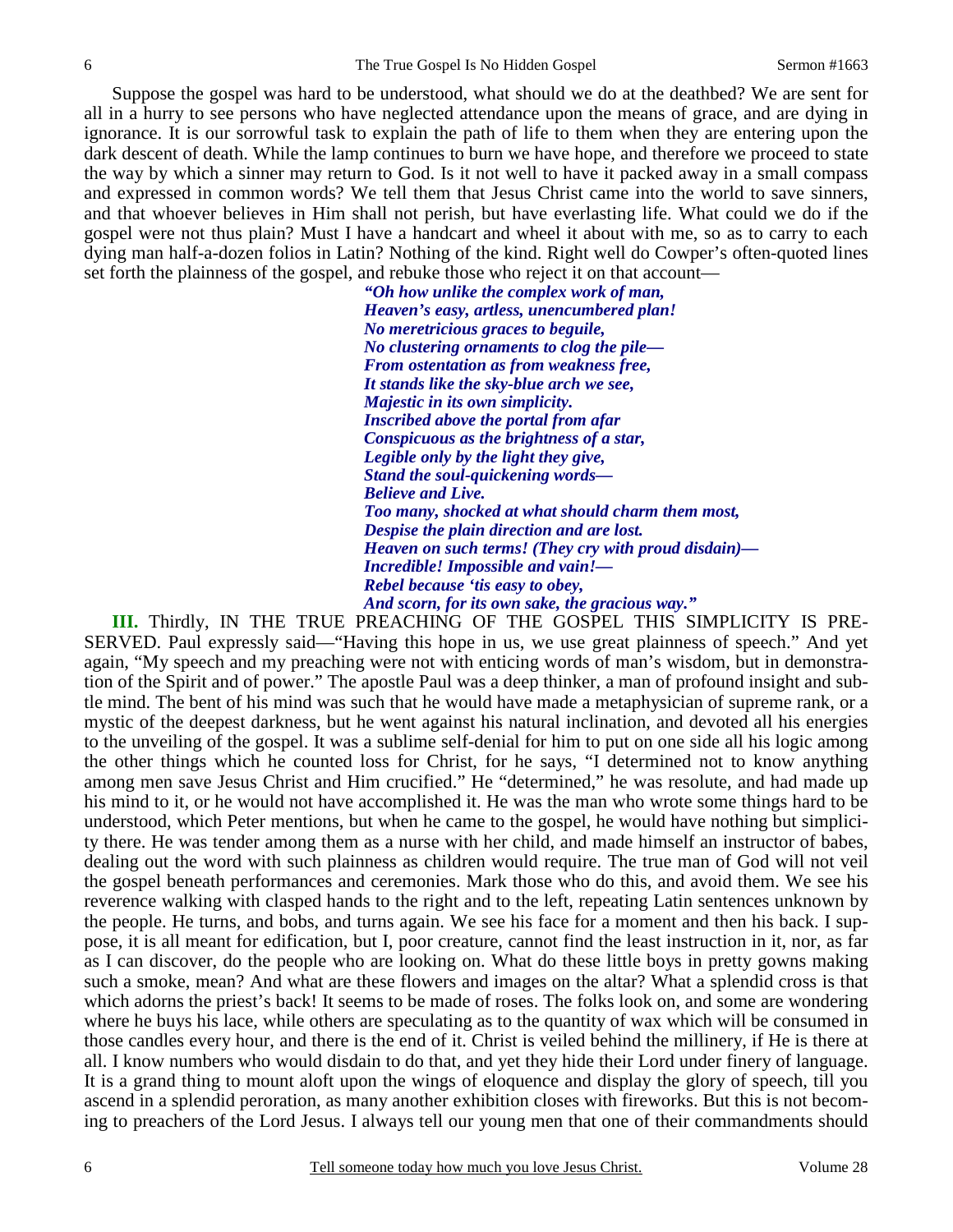be, "You shall not perorate." To attempt anything grand in language when we are preaching salvation is to leave our proper work. Our one business is to tell out the gospel plainly. We deal in bread, not in flowers. Let tawdry ornaments be left to the stage or to the bar, where men amuse themselves or dispute for gain, or let these poor baubles be reserved for the Senate, where men will defend or denounce according as it suits their party. It is not ours to make the worse appear the better reason, or to hide the truth under floods of words. As for us, we are to hide ourselves behind the cross, and make men know that Jesus Christ came to save the lost, and that if they believe in Him they shall be saved at once and forever. If we do not make them know this we have missed our mark, however grandly we have performed. What, shall we become acrobats with words, or jugglers displaying wonders? Then God is insulted, His gospel is degraded, and souls are left to perish.

 I venture to put in a word for myself, and then leave this point. I can say with the apostle, "I have used great plainness of speech," and therefore if the gospel which I have preached is hidden, I have not produced the veil. I have used vulgar words when I thought that they would be better understood, and I have told all sorts of simple stories when I thought I could make the gospel known. I have never used a hard word where I could help it. My one desire has been by manifesting the truth to touch your consciences, and win your hearts. If you see not the light, it is not because I have hidden it from you.

**IV.** With this we close. IF THE GOSPEL IS VEILED TO OUR HEARERS, IT IS A FATAL SIGN. "If our gospel be hid, it is hid to them that are lost." The god of this world has blinded their unbelieving eyes lest the light of the glorious gospel of Christ should dawn upon them. Not to believe, understand, appreciate, and accept the gospel is a sign of perishing. I want to put this very plainly to any here who say that they have not received the gospel because they cannot understand it, and they see nothing remarkable in it. If you have heard it plainly preached, it is so plain in itself that if it is hid from your eyes it is because you are still in the gall of bitterness and in the bonds of iniquity. You who receive the gospel are saved, faith is the saving token. If you believe that Jesus is the Christ, you are born of God, if you have accepted Him as your Savior whom God sets forth as such, then, you are saved. But if you say, "No, I cannot see it," then your eyes are blinded and you are lost. The sun is bright enough, but those who have no sight are not enlightened. Do you say, "I cannot receive the gospel, I need something more difficult"? By sinful pride your judgment is perverted and your heart is hardened. While you are among the unbelieving you are still among the perishing, and the god of this world blindfolds you. O, Spirit of God, convince men of this sin that they believe not on Jesus Christ. This work is out of Your servant's power, but, oh, You perform it. Oh that our text, like a sharp knife, may cut deep and reach the conscience. May this truth pierce between the joints and marrow, and discern the thoughts and intents of your hearts.

 According to the text, he that believes not on Jesus Christ is a lost man. God has lost you, you are not His servant. The church has lost you; you are not working for the truth. The world has lost you really; you yield no lasting service to it. You have lost yourself to right, to joy, to heaven. You are lost, lost, lost, like the prodigal son when he was away from his father's house, and like the sheep that went astray from the fold. It is not only that you *will be* lost, but that you *are* lost, for "He that believes not is condemned already, because he has not believed on the Son of God." Press those two words upon your conscience—"Condemned already"—lost even now. You are perishing, that is to say, you are gradually passing into that condition in which you must abide forever, as one that has perished before God, and become utterly useless and dead. It is an appalling truth that this is proved by the fact that you do not understand the gospel, or if you understand it, you do not appreciate it, you do not see beauty or glory in it, or if you do in a measure appreciate it, and see some glory in it, yet it has never stirred your affection or drawn your heart towards its great subject. In a word, you have not come to trust in Jesus. He is the only one that you can trust to, and yet you reject Him. It must be the simplest thing in the entire world to trust in Christ, and yet you will not do that simple thing. Trust in Him should be attended to at once, and ought not to be delayed, and yet you have delayed for years. If faith brings salvation, why not have salvation? Why abide still in unbelief—in unbelief of the most glorious truth that God Himself ever revealed to men—in unbelief of that which you dare not deny? Oh, what a condition to be in, willfully in darkness, shutting your eyes to the light. You are certainly lost.

 The apostle explains how a man gets into that condition. He says that Satan, the god of this world, has blinded his mind. What a thought it is that Satan should set up to be a god. Christ is the image of